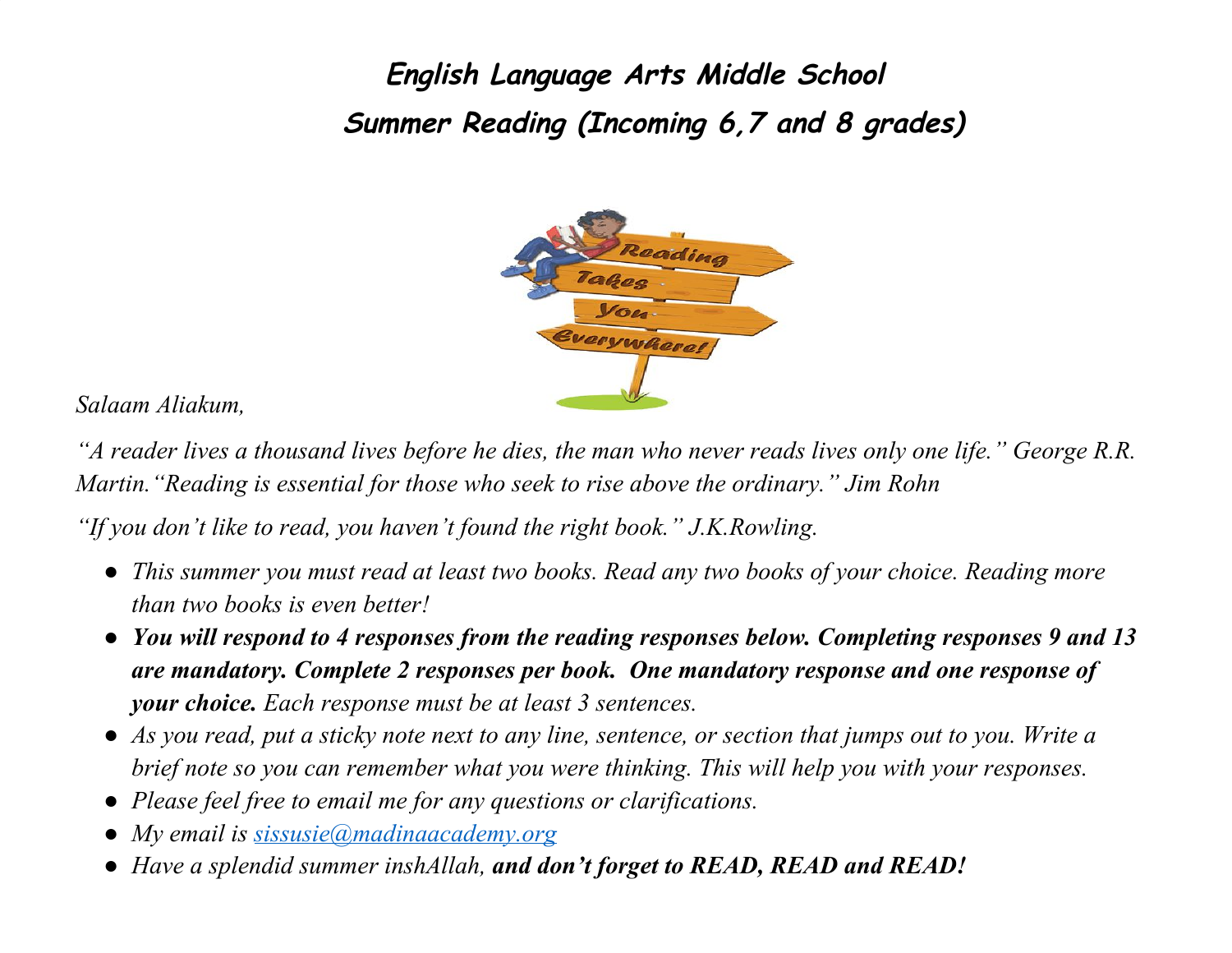## **Reader Responses**

- 1. Explain a character's problem and then offer your character advice on how to solve his/her problem.
- 2. Are the characters realistic? Why or why not? How do they act? Do they face realistic problems?
- 3. Pick one character and explain why you would/would not like to have as a friend. Why or why not?
- 4. What narrator point of view is your story written in? Is this a suitable point of view? Would the story be better if it was written from a different narrator point of view?
- 5. Describe a character that you would like to meet (which doesn't mean that you think you would like the character, but that you think the character would be interesting). Why? Why not? Compare yourself to the character.
- 6. Describe any irony you find, any symbolism, or any figurative language. How does the literary device you described enhance the story?
- 7. Describe the major conflict in your story. What side are you on? Why?
- 8. **Importance of an event:** Select what you consider the most important event in the book. Explain (briefly) what happens? Why do you think it is important?
- 9. **Setting:** What effect does the setting (time, place, social and historical background) have on the character's thoughts, actions, and choices? What would be your reaction to having to adapt to the character's environment? Why?
- 10. Describe the setting's time and place. Create a new setting that you think would be better for the story and describe it.
- 11. If you were the author, would you have ended the story in a different way? Why? How so?
- 12. Describe the similarities and differences between the main character (protagonist) and you.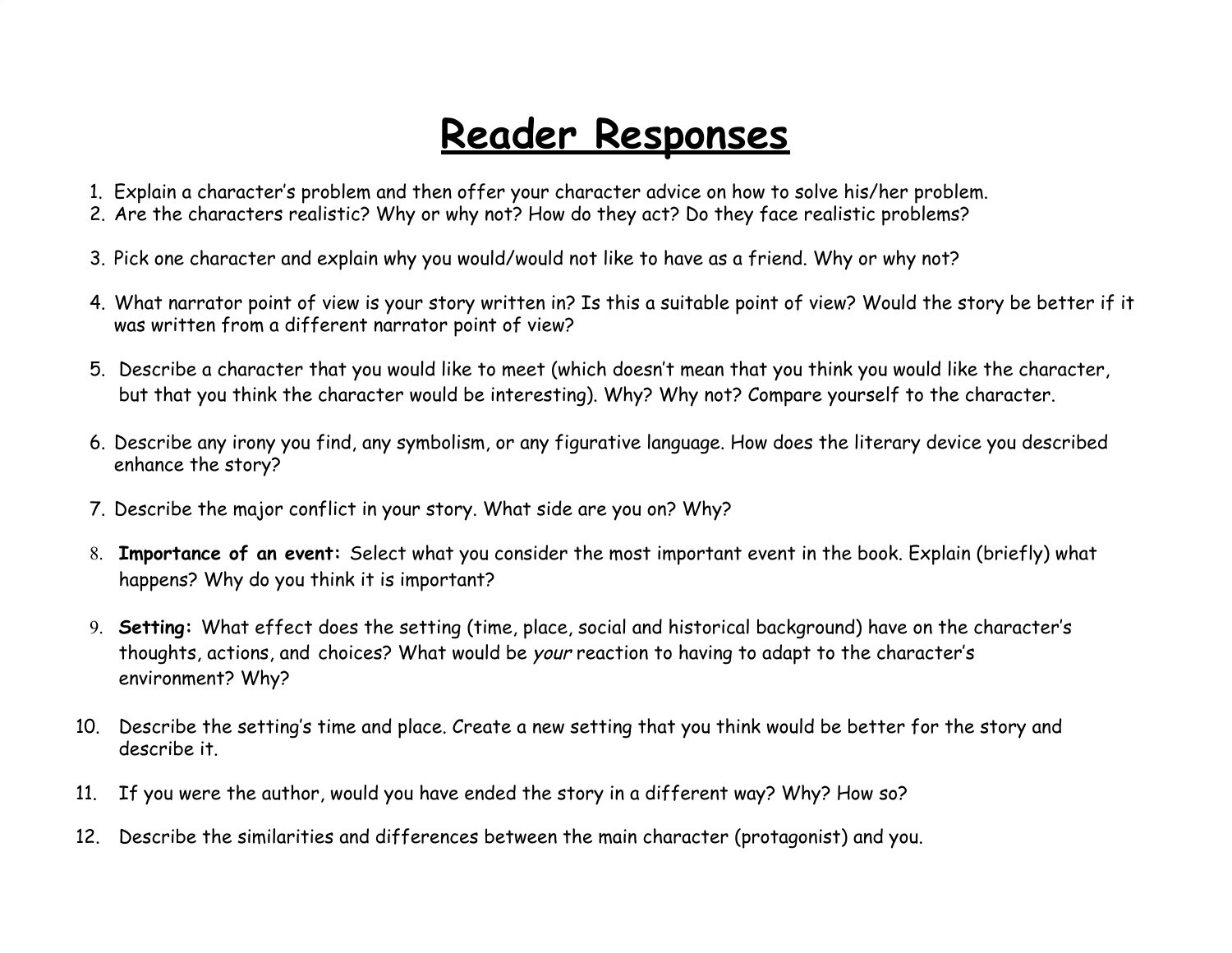- 13. **Theme:** Explain a theme –either stated explicitly or implied by events—which is meaningful to you, which you think is the theme of the novel. Explain its importance, why you find it meaningful and why you find it to be the theme of the novel. (Theme is main idea)
- 14. **Character Comparison:** Compare a character from your book to a character from another work of fiction (novel, play, short story). What are their similarities? What are their differences? Which character do you admire more? Why?
- 15. **Judgment:** Examine a character's actions, values, behavior, etc. with which you disagree. What is happening? Why is the character thinking/acting this way? What do you see wrong with it? Why? What would you suggest as a preferable response/behavior/value?
- 16. Do you have any unanswered questions about the story? Explain? What prompted these questions? Did the author purposely create these unanswered questions in your mind? Why?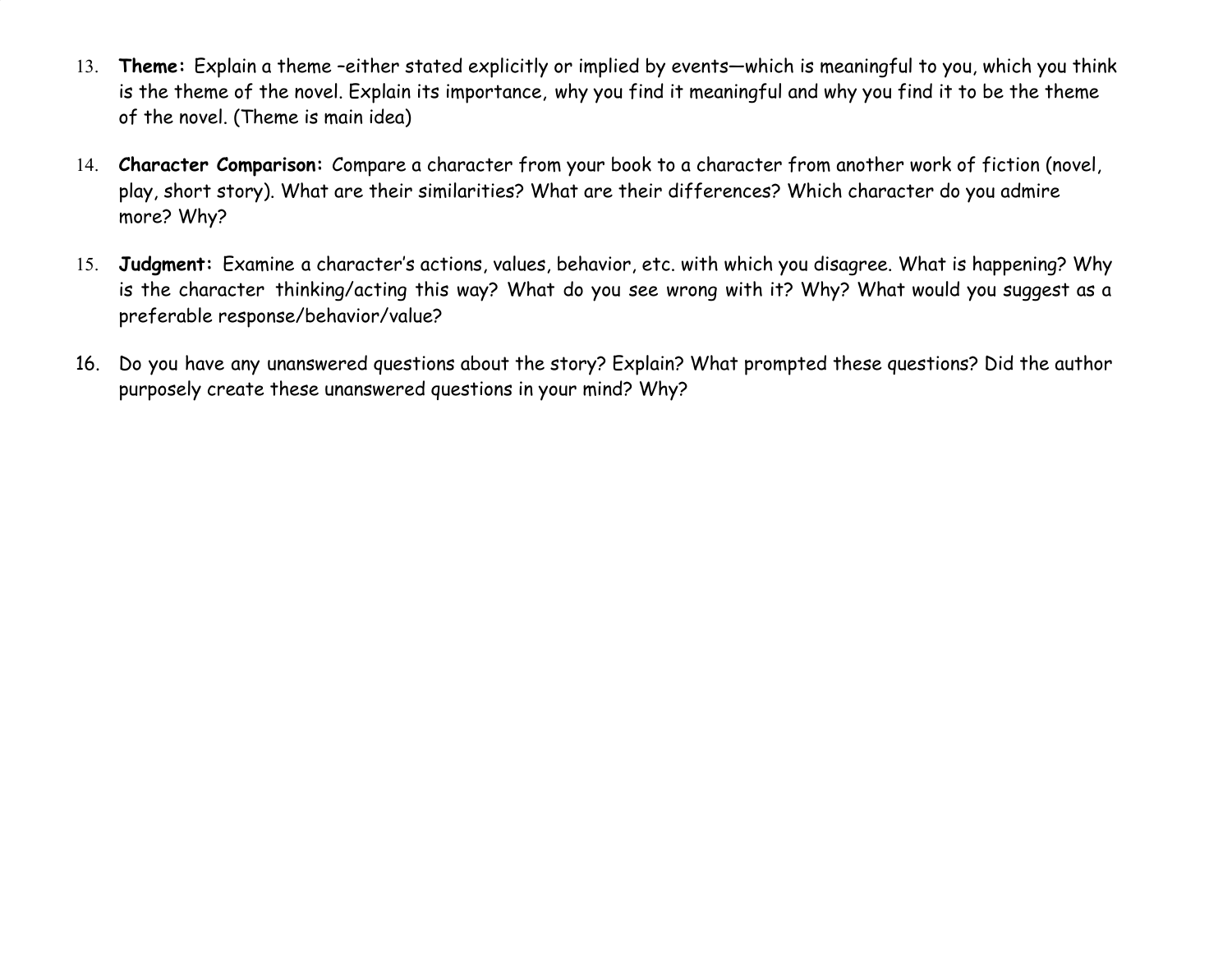## **Reader Response**

| Date | <b>Book Title</b> | <b>Author</b> | Pages<br>Read | response # | <b>Reader Response</b> |
|------|-------------------|---------------|---------------|------------|------------------------|
|      |                   |               |               |            |                        |
|      |                   |               |               |            |                        |
|      |                   |               |               |            |                        |
|      |                   |               |               |            |                        |
|      |                   |               |               |            |                        |
|      |                   |               |               |            |                        |
|      |                   |               |               |            |                        |
|      |                   |               |               |            |                        |
|      |                   |               |               |            |                        |
|      |                   |               |               |            |                        |
|      |                   |               |               |            |                        |
|      |                   |               |               |            |                        |
|      |                   |               |               |            |                        |
|      |                   |               |               |            |                        |
|      |                   |               |               |            |                        |
|      |                   |               |               |            |                        |